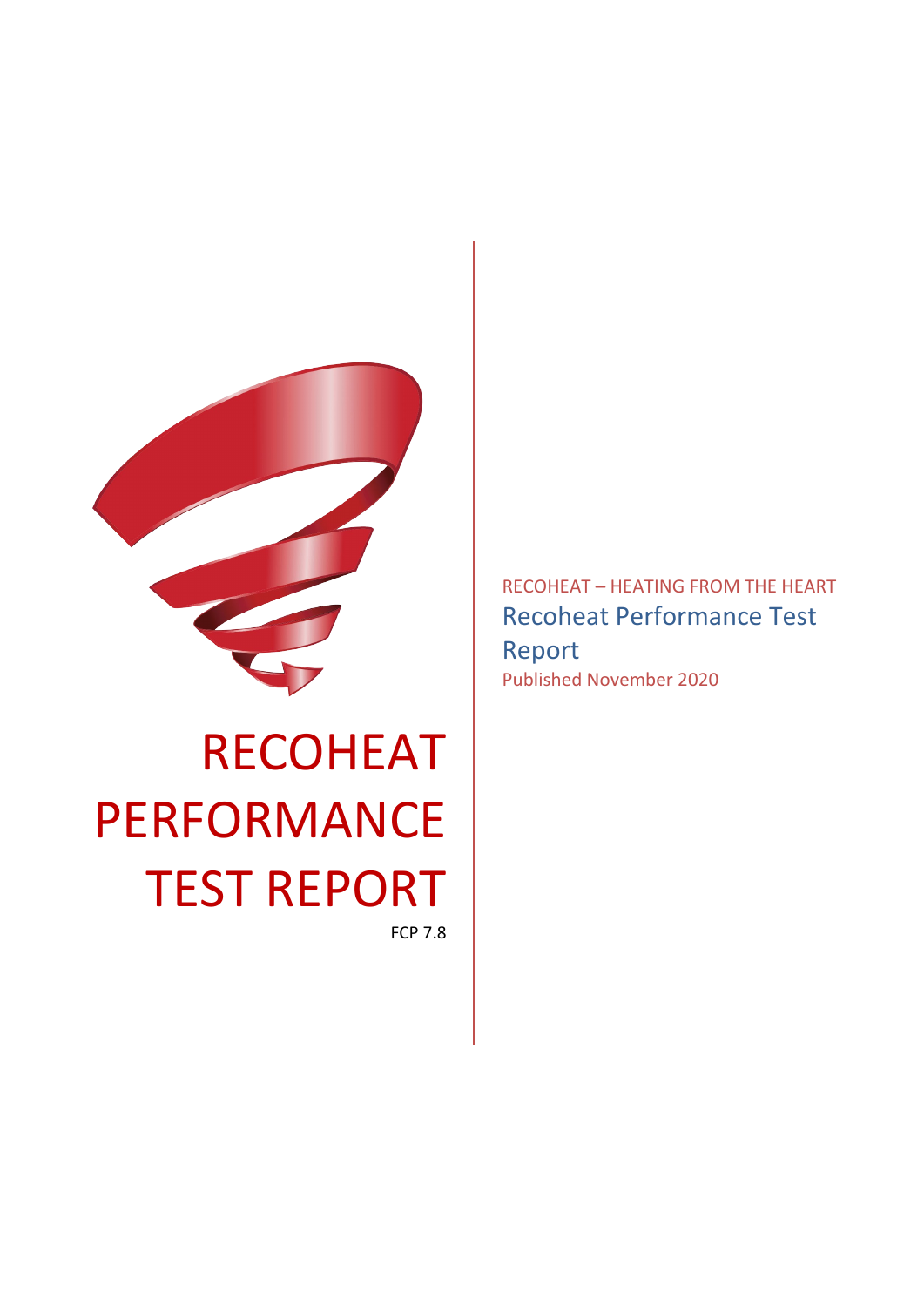

## **Contents**

Last Reviewed : 30/11/ 20 Next Review : 01/10/ 21

## <span id="page-1-0"></span>1.0 Introduction

These test processes were undertaken to determine the performance of the Recoheat heat recovery units produced for sale by Recoheat Ltd.

The heat recovery units comprise a 1900mm length of 316 stainless steel alloy coil with an external diameter of 10mm and internal diameter of 8mm. These are set in a standard rigid metal flue section with the input and output passing through holes in the sides of the flue and welded into position. The inlet and outlet of the coil thus sit outside the flue section. The flue section is fitted into the collar at the top of the stove, and the rest of the chimney is built up from it in the normal way. It is then sealed into position with fire clay, again in the normal way.

An electric pump is connected to the air inlet via a 10mm high-heat silicone tube. Air is then pumped into one side of the coil at a rate of 1 litre per second, through the coil and out the other side into the room.

These tests seek to determine the amount of heat produced by the Recoheat in relation to that produced by radiant heat output through the normal action of the stove.

We also measured how fast the stove began to circulate heated air with the Recoheat, and to compare that with the heat circulation via convection.

We also measured the period of time that the Recoheat transferred heat from the combustion cycle in comparison to the time radiant heat and convection transferred heat from the same combustion cycle.



Date:30/11/2020 **Page 1 of 3** Issue:001

Recoheat Performance Test Report FPC-7.8 Version 1.0 Date of publication 30.11.2020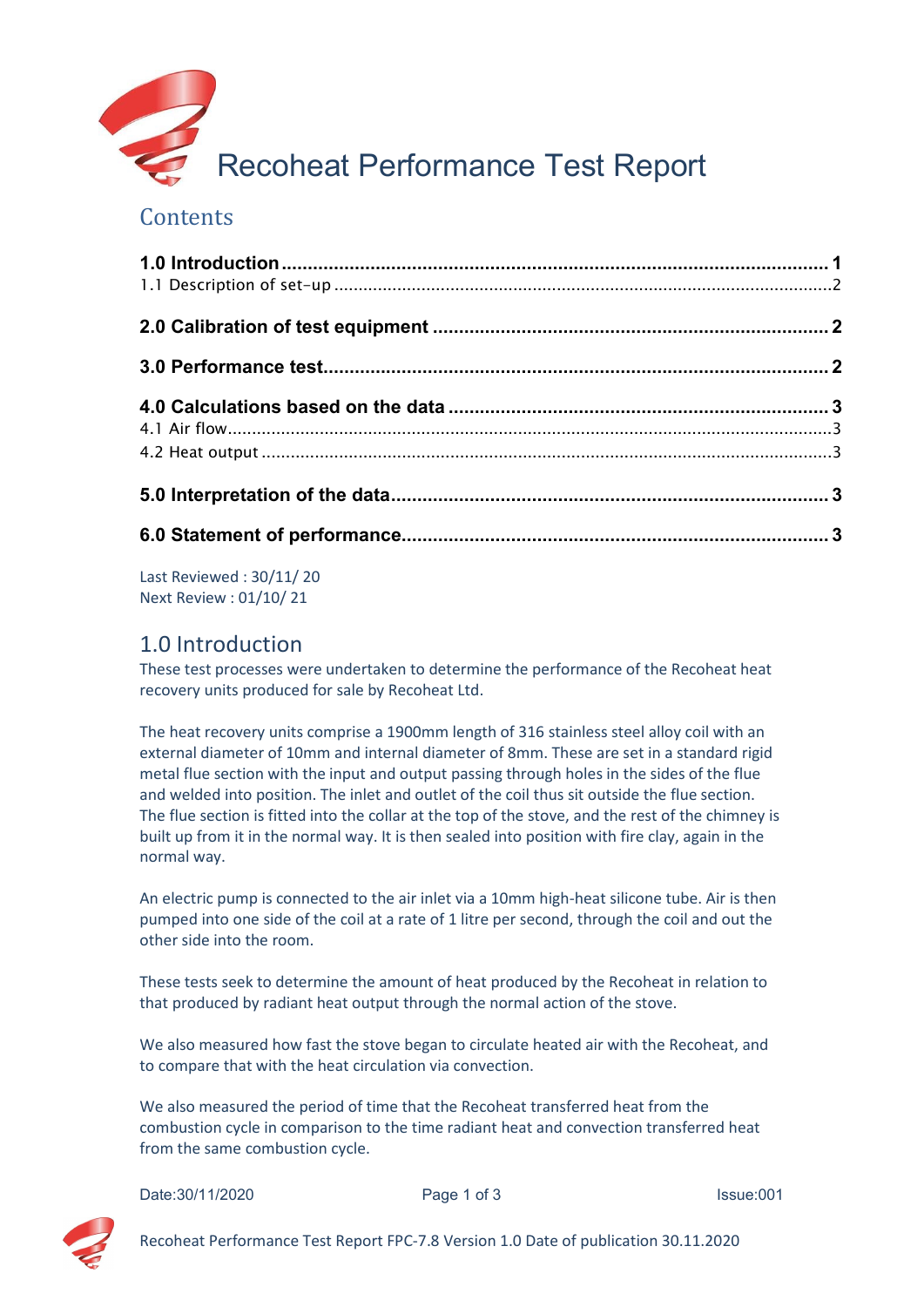Temperature readings were taken on the surface of the stove, 50mm from the flue collar, then at 30mm above the surface of the flue. They were then taken at the Recoheat outlet, which is 70mm above the stove surface, then at an access point in the flue that is 590mm above the surface of the stove. The flue draught was measured at the same point.

#### <span id="page-2-0"></span>1.1 Description of set-up

The test was conducted on an Ecosys Ottawa 7kw stove with a 125mm outlet. It was fitted with a Recoheat unit adding 100mm height, a 1000mm single-skin flue section with access point, then 2000mm of double-skin sections, topped with a 300mm wind cowl.

A fire was prepared with 3 Woodsure-certified Homefire heat logs weighing a total of 2284g. 332g of Woodsure-certified Homefire kindling was used to start it and augmented at 8 minutes with a further 126g of the same material. A Valiant moisture detector detected no moisture in the wood.

### <span id="page-2-1"></span>2.0 Calibration of test equipment

The thermometer and manometer used in the tests are not professionally recalibrated after supply because their results are important as relative figures and variations rather than absolute measurements.

We used a Comark KM330 Thermometer and a Wohler DM2000 Draught Gauge.

#### <span id="page-2-2"></span>3.0 Performance test

The times are recorded in minutes, and the temperatures are recoded in °C.

| Time in mins | Stove        | 30mm above | Recoheat    | Flue gas    | Flue draw |
|--------------|--------------|------------|-------------|-------------|-----------|
| from         | surface temp | stove      | outlet 70mm | 590mm       |           |
| ignition.    |              | surface    | above stove | above stove |           |
| $\mathbf{1}$ | 9.7          | 9.5        | 26          | 156         | 10        |
| 3            | 12           | 85         | 243         | 312         | 13        |
| 5            | 22           | 95         | 288         | 328         | 15        |
| 10           | 26           | 187        | 365         | 482         | 17        |
| 20           | 65           | 384        | 385         | 462         | 18        |
| 30           | 71           | 332        | 448         | 482         | 19        |
| 45           | 68           | 234        | 344         | 391         | 16        |
| 70           | 41           | 155        | 166         | 208         | 11        |
| 90           | 35           | 107        | 139         | 188         | 9         |
| 120          | 32           | 111        | 114         | 141         | 8         |
| 150          | 29           | 89         | 92          | 121         | 8         |
| 180          | 25           | 76         | 77          | 93          | 8         |
| 210          | 26           | 66         | 62          | 85          | 6         |
| 240          | 21           | 50         | 59          | 76          | 6         |
| 270          | 22           | 53         | 51          | 71          | 4         |
| 300          | 22           | 48         | 42          | 53          | 3         |
| 330          | 20           | 37         | 32          | 41          | 3         |